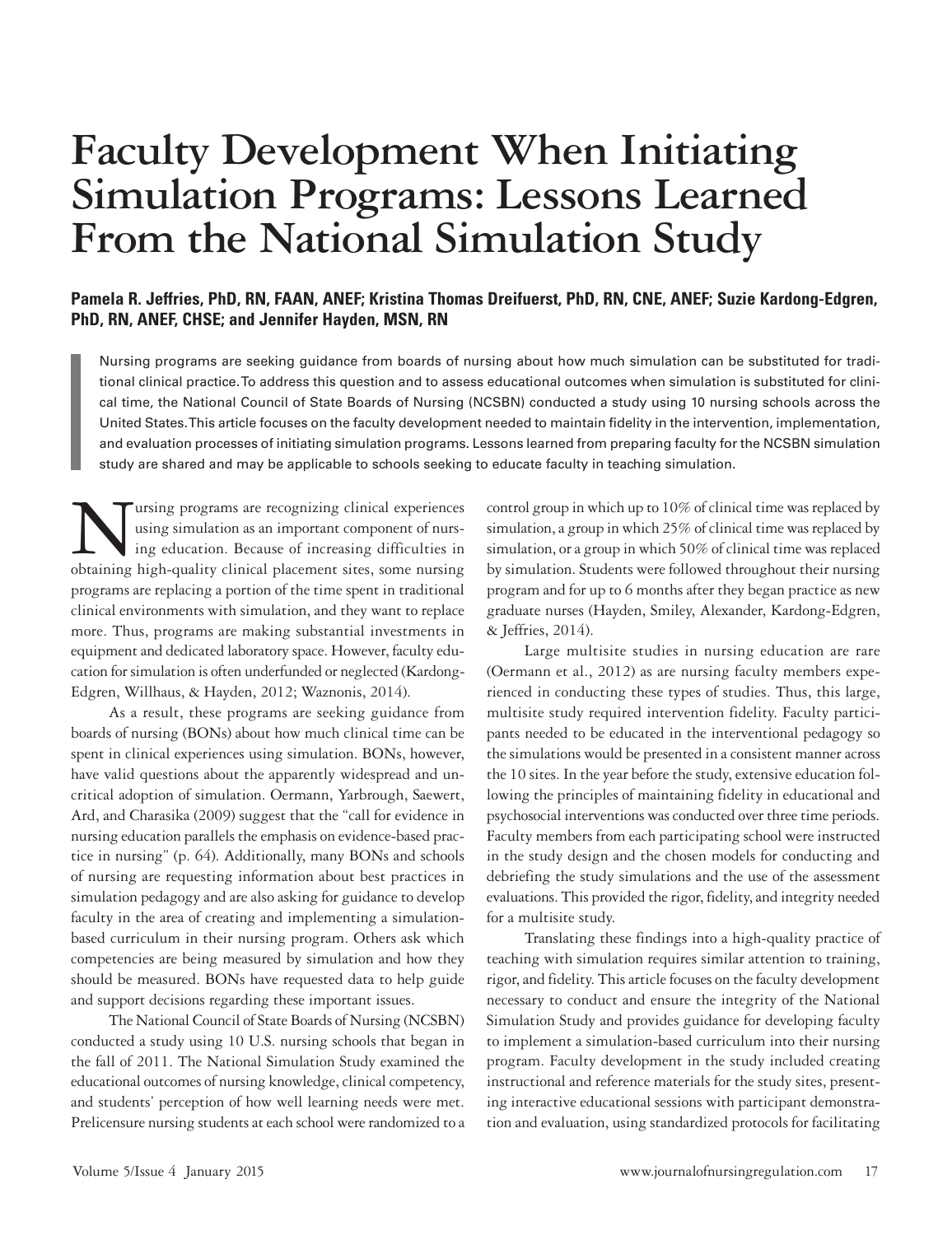simulation scenarios, conducting debriefings using Dreifuerst's (2012) Debriefing for Meaningful Learning© (DML), evaluating student clinical performance using the Creighton Clinical Evaluation Instrument (CCEI) , and evaluating debriefing effectiveness using the Debriefing Assessment for Simulation in Healthcare-Rater Version (DASH<sup>©</sup>-RV) instrument (Simon, Raemer, & Rudolph, 2011). To implement a similar design in a single school or program, similar decisions and protocols would be necessary; however, evaluation measures may need to be refined to address individualized desired program outcome data.

## Literature Review

Results of studies reporting the outcomes of simulation education are favorable, but the literature is limited in its generalizability. There is variability in the way simulations are structured and conducted and variability in the way debriefing is conducted. The use of validated assessment instruments is nascent in the literature. The level of evidence needed by BONs and nurse educators to determine whether simulation can replace some of the time in traditional clinical experiences is still lacking.

The simulation literature in health-related disciplines has increased exponentially in the last 10 years. However, many early studies in the nursing simulation literature had small sample sizes, described the learning outcomes after exposure to a small number of simulation scenarios, tested simulation used in one course, or did not use a control group to compare learning outcomes. There are few large, multisite, longitudinal studies.

The maintenance of intervention fidelity in large multisite studies can be challenging but is fundamental to achieving valid outcomes and sound findings. Key factors in nursing and educational research fidelity include attention to consistencies in study design, training in the use of the intervention, implementation, and evaluation methods (Hulleman & Cordray, 2009; Santacroce, Maccarelli, & Grey, 2004). In this study, each was given careful consideration to ensure fidelity across sites and longitudinally over the 24 months of data collection.

Best practice standards for debriefing have been published (Decker et al., 2013); however, reports describing the actual faculty development methods for simulation training and debriefing education remain rare in the literature (Jones, Reese, & Shelton, 2014; Nehring, Wexler, Hughes, & Greenwell, 2013; Reese, 2014). In fact, most current simulation faculty members have had little formal simulation facilitator training (Waznonis, 2014). More faculty members have been trained by vendor representatives who sell simulation equipment than by trainers who have received formal education (Kardong-Edgren et al., 2012). Known best practices include debriefing by a facilitator educated in the debriefing process, using techniques that promote an open environment, confidentiality, self-reflection, assessment, and analysis. Debriefing should be conducted by someone who observed the simulation and be based on the objectives of the learning experience and a structured framework (Decker et al., 2013; Dreifuerst & Decker, 2012).

# Simulation Framework

One approach to organizing the consistency of variables in simulation scenario design and implementation is the The Nursing Education Simulation Framework, which was used in the National Simulation Study. This framework provided an empirically supported model to guide the simulation design and implementation of the simulations throughout the study. The framework was originally based on the insights gained from the theoretical and empirical literature related to simulations in nursing, medicine, and other health care disciplines as well as non–health care disciplines. The framework has been used and tested by various educational researchers, including master's and doctoral students (Jeffries et al., 2011; Reese, 2014).

The framework has five components, as shown in Figure 1. Each variable is operationalized through a number of other variables. The five components are facilitator, participant, educational practices that need to be incorporated into the simulation, simulation design characteristics, and expected participant outcomes. The framework is grounded in the theories focused on learner-centered practices, constructivism, and sociocultural collaboration among individuals with different sociocultural backgrounds (Jeffries, 2012).

## Simulation Design

The selection of simulations is of utmost importance for positive student outcomes. When selecting simulations, faculty should keep in mind the activities and encounters that correspond to the objectives of the nursing curriculum that learners need to experience. In the national study, simulation was used as part of the clinical educational component in all nursing clinical courses except the capstone experience so that the simulations represented both depth and breadth of experiences throughout the curriculum. Individual programs may need to adapt this model to focus on particular courses or curricular concepts instead.

All simulations chosen for the study included five design characteristics: objectives, fidelity, problem solving, student support, and debriefing. The simulation topics in the study were based on a survey of faculty members (Kardong-Edgren, Jeffries, & Kamerer, 2014). Priority topics were determined by simulation faculty from the International Nursing Association of Clinical Simulation and Learning, and by members of the Simulation Innovation Resource Center, based on their own curricula, and course and program outcomes. Study faculty from the 10 schools then narrowed down the concepts and suggested scenarios based on their own experiences, courses, and program outcomes. Simulations were purchased from vendors and publish-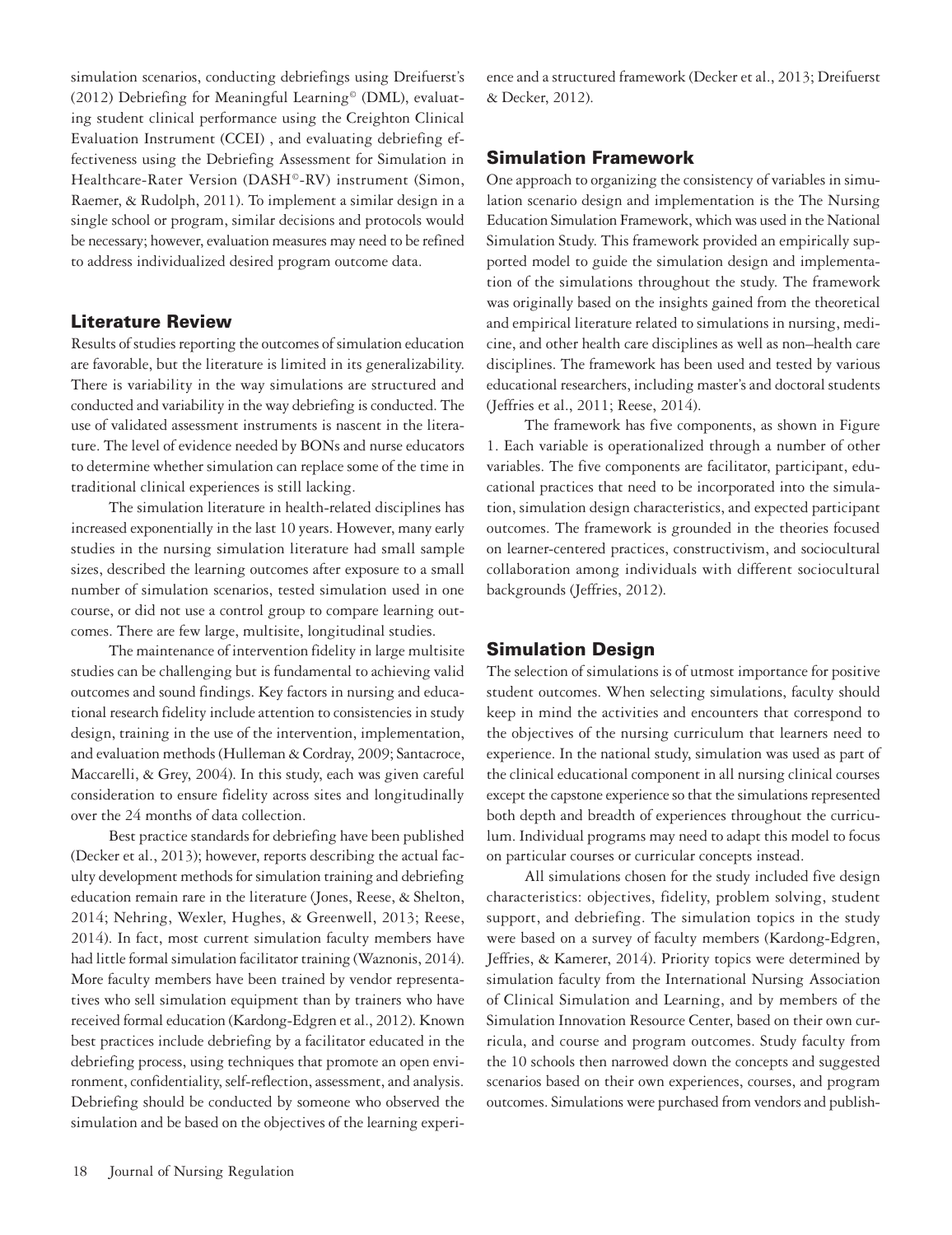## FIGURE 1

## The Nursing Education Simulation Framework



ers; some were donated by experienced simulationists who had used a needed scenario multiple times to ensure its reliability.

## Developing and Educating Faculty for a Simulation-Based Curriculum

Development and education in simulation pedagogy are integral to translating study results into a successful simulation program. To ensure a quality outcome, the faculty has to be prepared and developed to use this type of experiential pedagogy.

For preparation to participate in the National Simulation Study, all participants came together for three, 2- to 3-day workshops in the 12 months before the fall of 2011, when the research was launched. These face-to-face workshops were designed to teach faculty members how to conduct simulations well, how to debrief learners in a consistent manner that fostered meaningful learning, and how to use the evaluation instruments that would be part of the study. Similar education is needed to prepare faculty for integrating clinical simulations into their own educational programs for optimal success. See Table 1 for an example of what to include.

Simulation experts, similar to those used in the National Simulation Study, are also needed to develop faculty in nursing programs. Many of the study participants had attended vendorsponsored training or continuing education offerings in simulation; however, the immersion workshop experience with recognized simulation experts was still necessary to ensure a shared mental model for the study and to provide consistent implementation of the intervention. The use of simulation experts holds true for nursing programs seeking similar outcomes; faculty require preparation beyond what is commonly taught when equipment is purchased, particularly for debriefing (Nehring et al., 2013; Waznonis, 2014). The faculty development immersion workshops for the study included simulation implementation information, DML education, training on the CCEI, and the DASH-RV instrument.

For the study, each site had a designated study team consisting of a site coordinator (SC) and faculty or staff members who were involved in simulation or traditional clinical learning environments. The study team was responsible for conducting all the simulations and the debriefing sessions, with clinical faculty in attendance to serve as content experts when needed. Clinical faculty scored their own students as they participated in simulation scenarios, which differs from what commonly occurs in most nursing programs: frequently, individual faculty are responsible for running and debriefing simulations within their own courses or a dedicated simulation faculty member runs scenarios without the clinical faculty in attendance. Student performance information is often not shared with clinical faculty. The national study model for simulation demonstrated the efficacy of having clinical faculty present during simulation. Many clinical faculty members began adopting the debriefing techniques they witnessed during simulations.

All faculty simulation team members in a nursing program should be required to obtain education focused on selecting simulation scenarios. They could then work with course faculty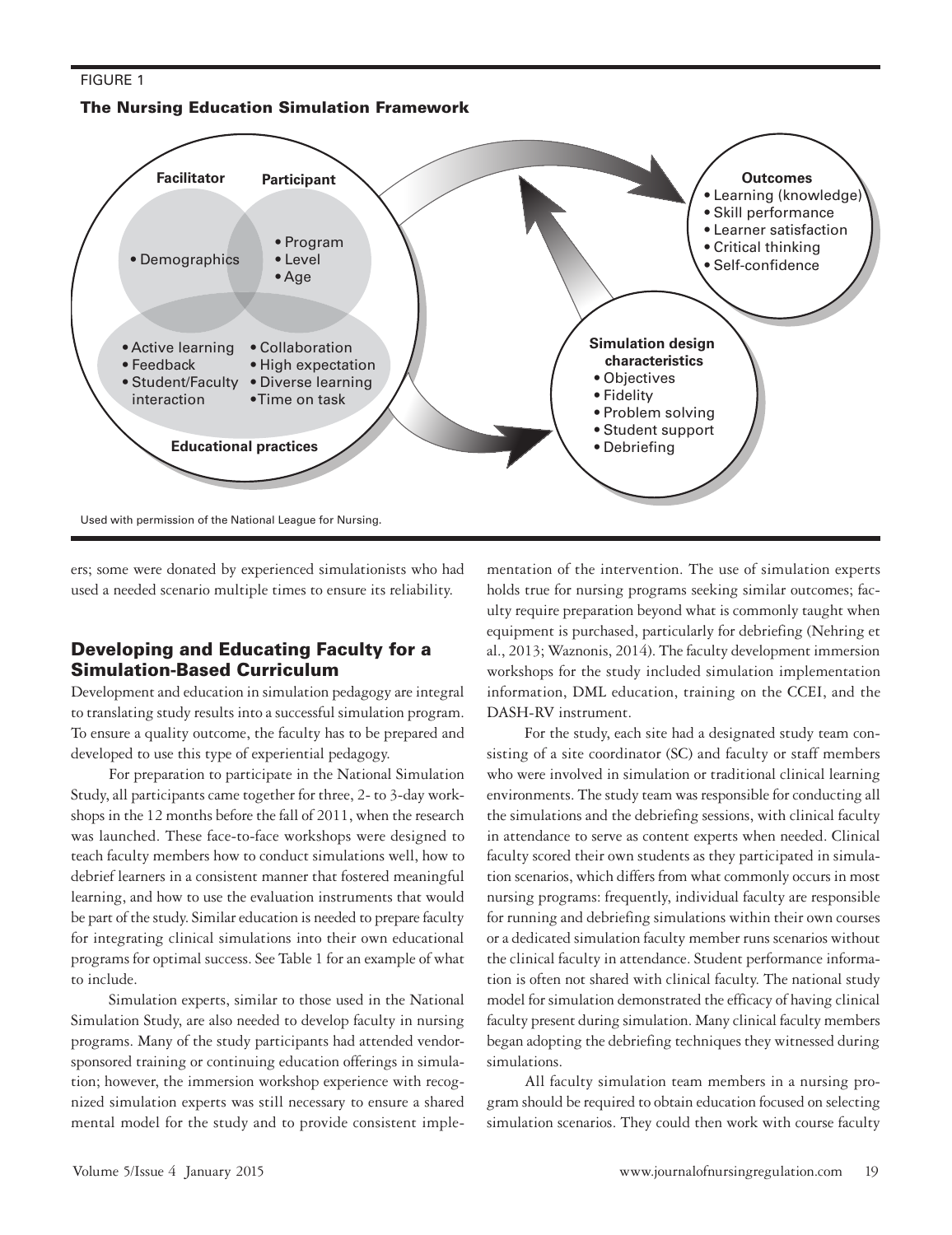## TABLE 1

## Simulation Education Concepts

Below are suggestions for what to consider when developing a simulation education program.

#### **Simulation Scenario Development and Implementation**

- ⦁⦁ Use a simulation framework with a theoretical basis.
- ⦁⦁ Create or purchase simulation scenarios that correlate with course concepts and behaviors.
- ⦁⦁ Use a standardized simulation template when developing simulations for consistency across courses and nursing programs.
- ⦁⦁ Adopt a theoretically based debriefing approach/structure for training and implementation.
- ⦁⦁ Consider integrating major concepts in the simulation scenarios that cut across courses.

#### **Simulation Training/Skills Development**

- ⦁⦁ Use simulation experts to conduct the initial core training to ensure quality and best practices.
- ⦁⦁ Set aside dedicated time for training/skills development; a 3- to 4-day workshop is ideal.
	- $\circ$  This gives faculty the opportunity to learn new roles, practices, and strategies when integrating simulations into the curriculum.
	- $\circ$  Educate all faculty (both clinical and simulation) on the evaluation tools that may be used in your simulation-based curriculum.
- ⦁⦁ Set education/training agenda outlining set competencies needed for the faculty, such as debriefing.

### **Selection of Faculty or Individuals to Conduct the Simulations in Your Nursing Program**

- ⦁⦁ Strongly encourage the development of a simulation team who are trained and enthusiastic about implementing simulations.
- ⦁⦁ Designate a simulation coordinator/manager of the simulation team to ensure preparedness and communication with the simulation team, and to provide feedback to course faculty where simulations are integrated.
- ⦁⦁ Develop a simulation learning community. For example, create an online platform and hold meetings with the simulation team members, including key faculty course coordinators, multimedia specialists, and simulation technologists, to facilitate communication and best practices, and to incorporate new innovations and processes.

#### **Simulation Integration Into a Program**

- ⦁⦁ Reframe simulation for all faculty as on campus vs. off campus clinical experience.
- ⦁⦁ Consider clinical workload for simulation faculty.
- Have clinical faculty attend simulation with their students.

to select or design simulation experiences to fit the particular curricular needs of the students and use a standardized debriefing method and outcome evaluation instruments to assess outcomes. In the National Simulation Study, simulation team members were responsible for modeling DML as a debriefing method, teach-

ing the clinical faculty to use the CCEI student performance evaluation instrument (Hayden, Keegan, Kardong-Edgren, & Smiley, 2014), and periodically conducting peer evaluation of each team member's debriefing effectiveness with the DASH-RV instrument. (Details of the study instrumentation are included in Hayden, Keegan, et al., 2014). Study teams were provided with workload credit for simulation time and faculty development at their institutions. The effectiveness of this strategy suggests it provided a strong foundation for simulation and should be considered by programs developing a robust simulation program.

Faculty may want to consider designating an SC to lead the school's simulation-based team, as was done in the National Simulation Study. The study team SC was responsible for ensuring the integrity of the overall study and day-to-day management at the site. A simulation program SC would be responsible for ensuring the simulation-based curriculum at the program level. Preparation is required for the simulation team selected and used at the school program level just as was required for the national study.

Multiple training sessions for SCs focused on selecting and facilitating simulations and coordinating the study site, including scheduling students for simulation time according to the protocol and randomization schedule, preparing the simulation laboratory and equipment for each scheduled simulation day, facilitating simulations, and ensuring data were collected and submitted according to the data collection schedule. Preparing the team, engaging in collaborative work with everyone involved with the simulations, and leading the evaluation and assessment of the outcomes were critical functions of the SCs; SCs should likewise oversee the overall simulation process and/or faculty effectiveness in delivering simulations across the courses for best outcomes in nursing programs. Faculty developed for the simulation team can serve as resources just as the study team served as a resource for students and other faculty and staff members involved in the study at each site.

Other topics in the faculty development workshops for the study centered on the curriculum development for four semesters, the institutional review board process, the data safety monitoring process at NCSBN, expectations for on-site clinical faculty members, integration of simulations across the curriculum in the seven core clinical courses, and scheduling of the 25% or 50% simulations in parallel with the traditional clinical time allotted for the clinical courses. In nursing programs, the workshops or development time with faculty should include key topics needed to ensure the success of a simulation-based curriculum, such as identifying student outcome measures and emphasizing key curriculum concepts, including the Quality and Safety Education for Nurses competencies and specific communication rubrics. In addition to presenting the information, participants need an opportunity to practice the skills they are learning and have feedback.

Throughout the educational workshops and training sessions, simulation team members were developing their own learn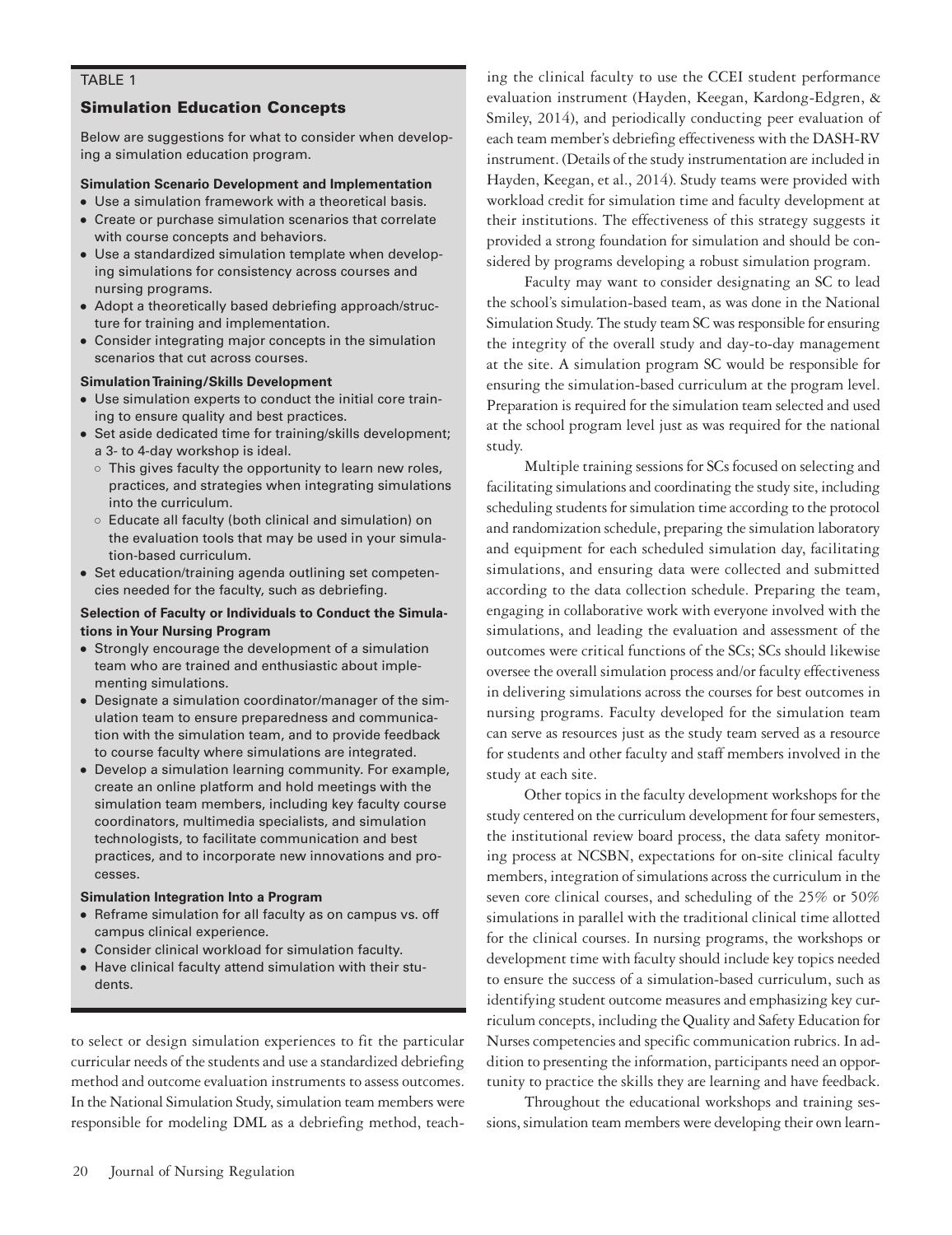ing community and supporting each other. Many participants built such strong working relationships and collaborative partnerships that they visited each other's sites and helped each other when needed. NCSBN set up a password-protected online learning site where the simulation team members could share ideas and ask questions. The site remained active throughout the study.

## Using Debriefing for Meaningful Learning

Debriefing is one of the most important aspects of simulations. Debriefing is a discussion using guided reflection on the experience. The participants and the debriefer revisit the events of the clinical experience and uncover the thinking underpinning the actions (Dreifuerst, 2009). "Although debriefing comes at the end of a simulated clinical experience, it is during this time when the learners begin to process the events of the simulation, and the real learning occurs" (Johnson-Russell & Bailey, 2010, p. 369). Two systematic reviews of the health care simulation literature and several research studies have concluded that debriefing is a key feature of simulation-based education when it is done deliberately using best practices for guiding reflective dialog and uncovering the thinking of the simulation participants (Dreifuerst, 2012; Issenberg, McGaghie, Petrusa, Gordon, & Scalese, 2005; McGaghie, Issenberg, Petrusa, & Scalese, 2010; Shinnick, Woo, Horwich, & Steadman, 2011). Debriefing requires a safe, trusting, and honest environment (Fanning & Gaba, 2007; Johnson-Russell & Bailey, 2010; Simon, Raemer, & Rudolph, 2009).

In the National Simulation Study, debriefing was accomplished and standardized across the 10 sites, using the DML method (Dreifuerst, 2010). In this method, a clinical teacher acts as a debriefing facilitator who guides a reflective discussion using Socratic questions that allow all participants to unpeel the thinking underpinning the decisions during the clinical experience. Grounded in educational theory, DML uses reflective learning as the foundation. Faculty members follow a structured process that involves a review of what occurred, including the emotional response to the events (reflection-in-action); an evaluation of the simulation integrating nursing knowledge, skills, and attitudes through the nursing process; reflection and analysis of key assessment and decision-making points in the simulation (reflectionon-action); correction of errors; summarization and conclusions to solidify the key points; and anticipation of how to respond next time in similar situations (reflection-beyond-action). The goal of DML is to teach students to be reflective and to think like nurses while developing clinical-reasoning skills.

Study team members learned to use the DML worksheets to consistently guide the debriefing process just as nursing program simulation team members need to be skilled in using the tools employed within the debriefing. This method begins with the participants identifying what went right, what went wrong, and what they would do differently and listing those responses and the associated emotions on designated areas of the worksheet. Then,

the facilitator begins the discussion with a recounting of what is known about the simulated patient, the primary focus of concern for the nurse, and the events of the simulation. Particular attention is paid to using Socratic questions to understand students' thinking and their associated actions in the context of patient care (Dreifuerst, 2012).

The educational sessions emphasized how to complete the debriefing with reflection-in-action, reflection-on-action, and reflection-beyond-action components specific to DML and how to actively teach thinking like a nurse during the debriefing process. Study participants first learned about the method, then observed Dr. Dreifuerst demonstrating it, and finally practiced it several times before demonstrating it themselves for evaluation and feedback. They then returned to their schools and continued to practice and refine their technique before using it with students. Study team members also participated in periodic observations and evaluations of their debriefing to ensure fidelity within and among the study sites and participants.

# Evaluation of Debriefing Effectiveness Using the DASH-RV Instrument

Evaluation of debriefing was important for monitoring the effectiveness of faculty facilitating the debriefing and to ensure the overall quality of the simulations being implemented. Faculty members need to be trained using an evaluation instrument such as the DASH-RV, which was used in the National Simulation Study, to develop and maintain high-quality facilitator and debriefing standards throughout the study. The DASH-RV instrument is used by faculty observer peers to assess and measure six aspects in debriefing: setting the stage for the learning experience, maintaining an engaged context for learning, using a structured debriefing model, provoking in-depth discussions that lead learners to reflect on their performances, identifying ways the learners did well or poorly, and helping learners see how to improve or sustain good performance (Simon et al., 2009).

Participants in the study received a presentation on using the DASH-RV instrument followed by hands-on intensive use with students hired to serve as standardized students. After a simulation with the standardized students, faculty members practiced and demonstrated debriefing, using DML, and then used the DASH-RV instrument to evaluate each other. Study team members individually practiced orientation of students to the simulation rooms and manikins, scenario objectives, and debriefing, while being scored and then debriefed by the study consultants and their fellow site study team members.

During the study, the project coordinators used the DASH-RV instrument to assess the study team members twice each semester to ensure that high-quality debriefing techniques were maintained throughout the study. If a DASH-RV score fell below 5, the team member was required to complete additional training and be reassessed with the DASH-RV instrument before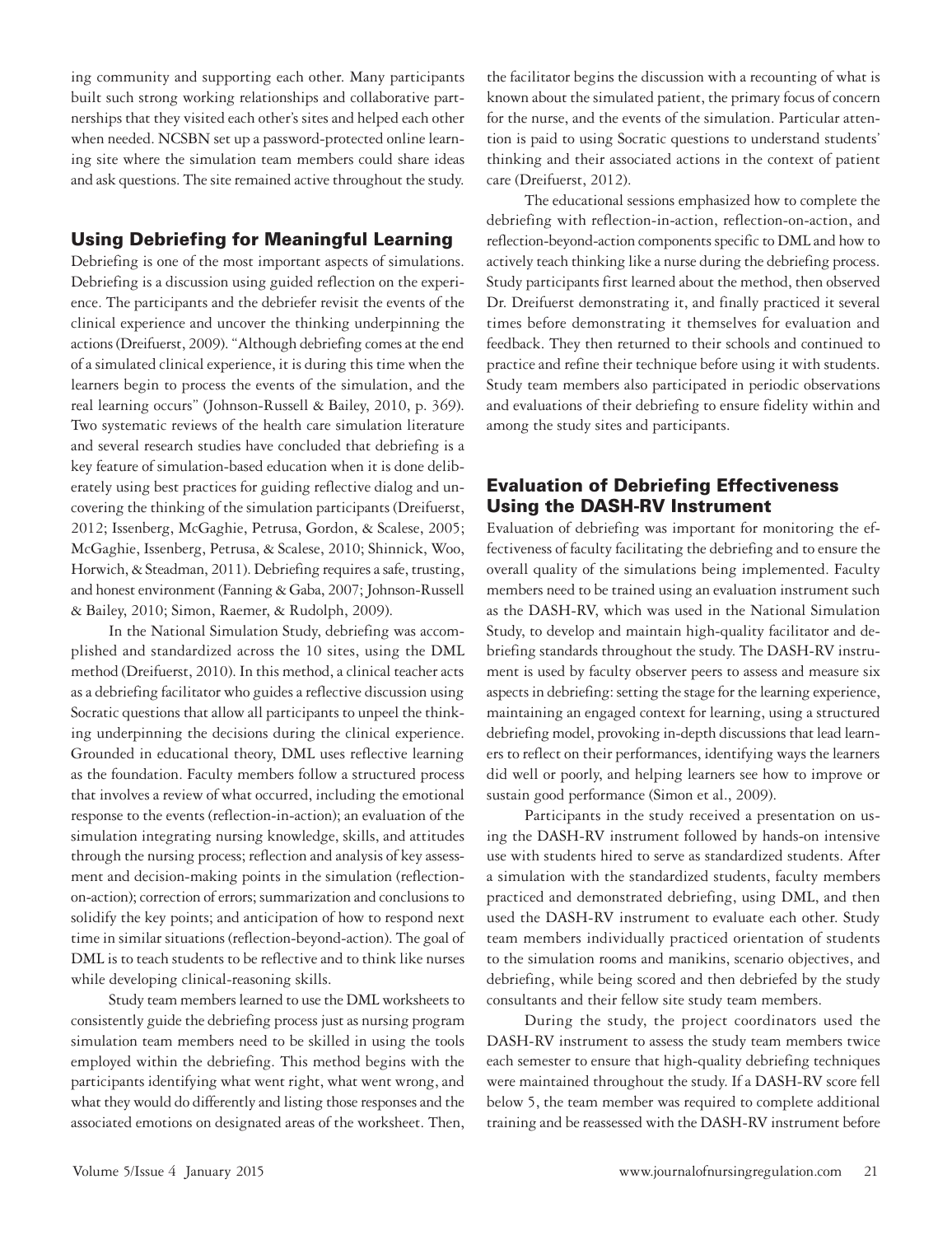## TABLE 2

## Educational Resources in Simulation Development

This table provides examples of educational resources in simulation development where faculty can obtain formal training and education in creating and implementing clinical situations.

- ⦁⦁ Boise State University: http://hs.boisestate.edu/simulation/sgcp/
- ⦁⦁ Bryan Health Simulation Education: www.bryanhealth.com/SimulationEducation
- ⦁⦁ California Simulation Alliance: www.californiasimulationalliance.org/CSACourses.aspx
- ⦁⦁ Drexel University MS in Medical and Healthcare Simulation: http://catalog.drexel.edu/graduate/schoolofbiomedicalsciences/medicalhealthcaresimulation/
- ⦁⦁ International Nursing Association of Clinical Simulation & Learning: www.inacsl.org/i4a/pages/index.cfm?pageid=1
- ⦁⦁ National League for Nursing Simulation Innovation Resource Center: http://sirc.nln.org/
- ⦁⦁ Robert Morris University Graduate Certificate in Simulation: www.rmu.edu/Graduate/programs/SimulationLeadership
- ⦁⦁ Rural Northern California Clinical Simulation Center: www.csuchico.edu/nurs/SimCenter/events.htm
- ⦁⦁ Society for Simulation in Healthcare: http://ssih.org/
- ⦁⦁ University of San Francisco Master of Science in Healthcare Simulation: www.usfca.edu/nursing/mshs/
- ⦁⦁ University of Washington Center for Health Sciences, Interprofessional Education, Research and Practice: http://collaborate.uw.edu/

continuing with the study. This ongoing monitoring would also be helpful in simulation programs.

# Preparing Faculty to Evaluate Student **Performance**

Just as the study team members were instructed on how to prepare the course clinical faculty to evaluate student clinical performance, the simulation team and clinical faculty need to be educated on appropriate use of the evaluation tools within the course. One instrument available and used in the study to measure clinical competency in both the simulation and the clinical environment is the CCEI (Hayden, Keegan, et al., 2014). The CCEI was chosen for its ease of adaptability to any clinical setting and program. This one-page instrument is scored with a 1 or a 0 for each element based on the quality and safety in nursing standards. Study team members and SCs were taught to use the CCEI so they could train clinical faculty members using lecture and discussion, including examples and definitions of terms on the instrument intended to promote inter-rater reliability. The clinical outcomes for each course at each school served as the benchmarks for each item on the instrument.

To benchmark the CCEI successfully for each course, SCs held a meeting at the beginning of each semester with all course clinical faculty members involved in the study. These clinical faculty members, lead teachers, and study faculty members clearly defined the expected course clinical outcomes and the expected student behaviors for scoring a 1 on each element of the CCEI by the end of the semester. Standardized and validated training videos of two students in a blood administration scenario performing at various stages of proficiency were made available to all clinical faculty members to practice scoring the CCEI.

Clinical faculty members accompanied their students to the simulation centers for all study simulation activities. They observed and scored students in simulation and debriefing who were serving in the roles of nurse 1 or nurse 2, using the CCEI. Clinical faculty members also scored all students individually, using the CCEI for their work during the traditional clinical time each week.

## Summary

Overall, the faculty development and education were important components of the research design in the National Simulation Study to ensure standardized implementation, intervention, and assessment fidelity at the different sites. These elements are also important considerations when developing and implementing a simulation-based curriculum in nursing programs. All faculty members involved in implementing the simulation study took part in the simulation education and training and demonstrated competencies for implementing simulations and conducting debriefings before being allowed to be part of the simulation team. Fidelity in this study was necessary to ensure consistent outcomes from the use of simulation within the curriculum just as fidelity is important when implementing a simulation curriculum in a nursing program.

Many challenges are associated with requiring faculty members to learn simulation pedagogy. Ensuring they know how to implement clinical simulations across different courses and how to debrief using best practices may be difficult to operationalize, but is critical for a successful outcome. (See Table 2 for faculty development resources.) Therefore, BONs' policies determining the amount of clinical time that can be replaced by simulation will need to include similar parameters and quality initiatives that are attainable by faculty members and schools that wish to adopt these practices. Clearly, ensuring that faculty members who use simulation receive education and skills in simulation pedagogy and debriefing is essential for successful student outcomes.